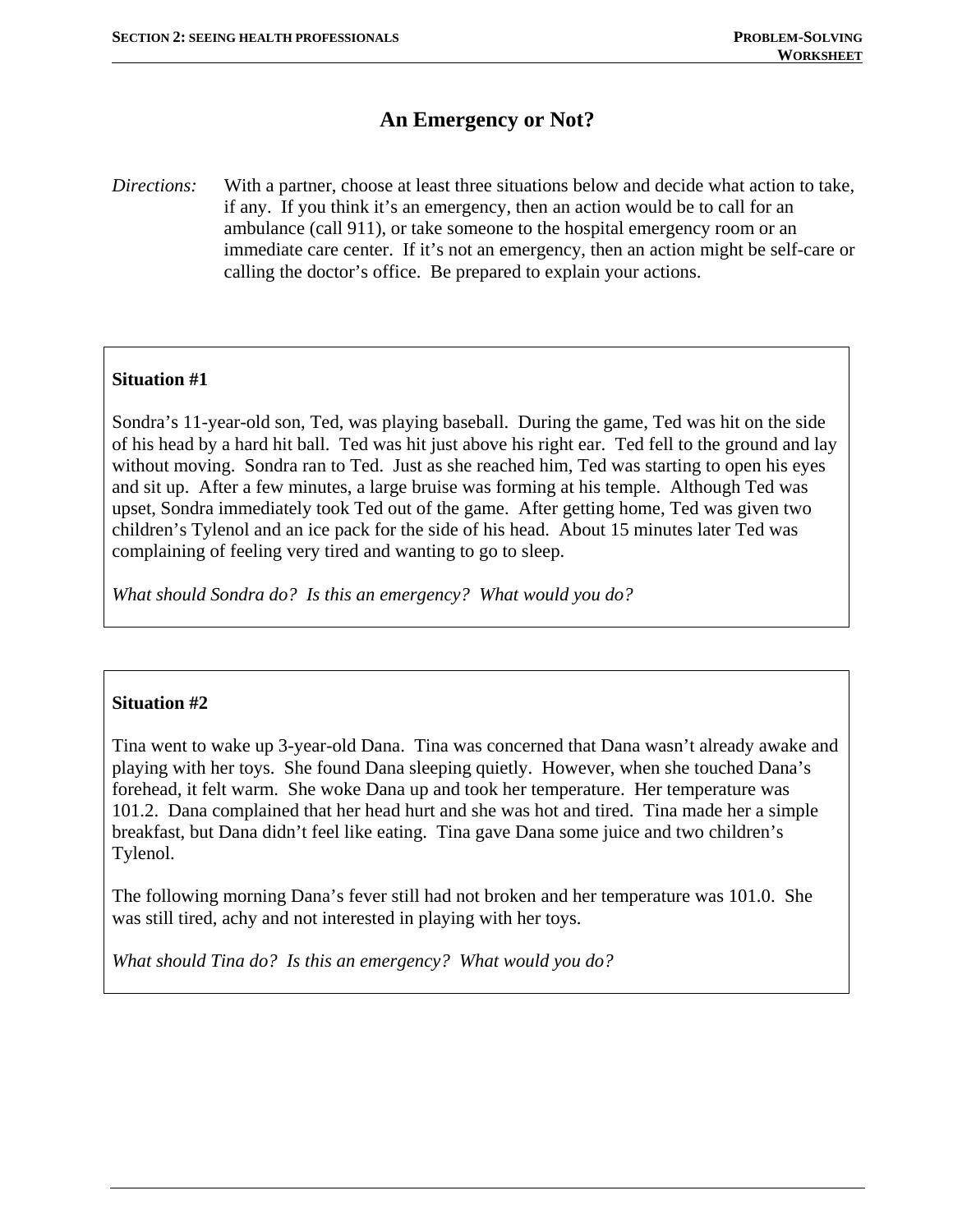# **An Emergency or Not?,** continued

## **Situation #3**

Towanda noticed that for the last two days she was urinating more frequently and it burned slightly when she started. She didn't have any fever or chills, but she was worried that she was always going to the bathroom or feeling like she had to urinate. The burning was getting more painful and she noticed that her urine was a little cloudy when she looked in the toilet. The cloudiness upset her more than the painful burning.

*What should Towanda do? Is this an emergency? What would you do?* 

### **Situation #4**

Mr. Sanchez, 42 years old, took his wife and three children to Mexico to visit his parents. Mr. Sanchez only had two weeks for the trip so he wanted to get down to Mexico as quickly as possible. However, he lived in upper New York state and it was going to be a long car trip. He decided to drive 12-14 hours a day. Unfortunately, Mr. Sanchez is the only driver in his family.

At the end of the second day, Mr. Sanchez's right leg was feeling achy. He immediately went to sleep after they stopped for the night. In the middle of the third day, he found his right calf to be sore again. He tried stretching his right leg, but the pain did not stop. When they stopped for lunch, he noticed that his right shoe felt tight and he limped a little. Mrs. Sanchez was worried, but Mr. Sanchez told her it was probably nothing and didn't want to worry her.

*What should Mr. or Mrs. Sanchez do? Is this an emergency? What would you do?* 

# **Situation #5**

Anthony is 34. He woke up at 4:30 a.m. feeling nauseous. He vomited and tried to get back to sleep. He noticed a small pain around his belly button. Anthony was not able to fall back to sleep, so he got out of bed and got ready for work. He was still feeling a little nauseous and didn't eat breakfast. During the morning at work, Anthony's stomach pain became worse. His pain was getting sharper and moving from around his belly button to the lower, right area of his stomach. However, Anthony had a lot of work to finish. He was also too nervous to leave work because he had missed five days of work when he had the flu two weeks ago.

*What should Anthony do? Is this an emergency? What would you do?*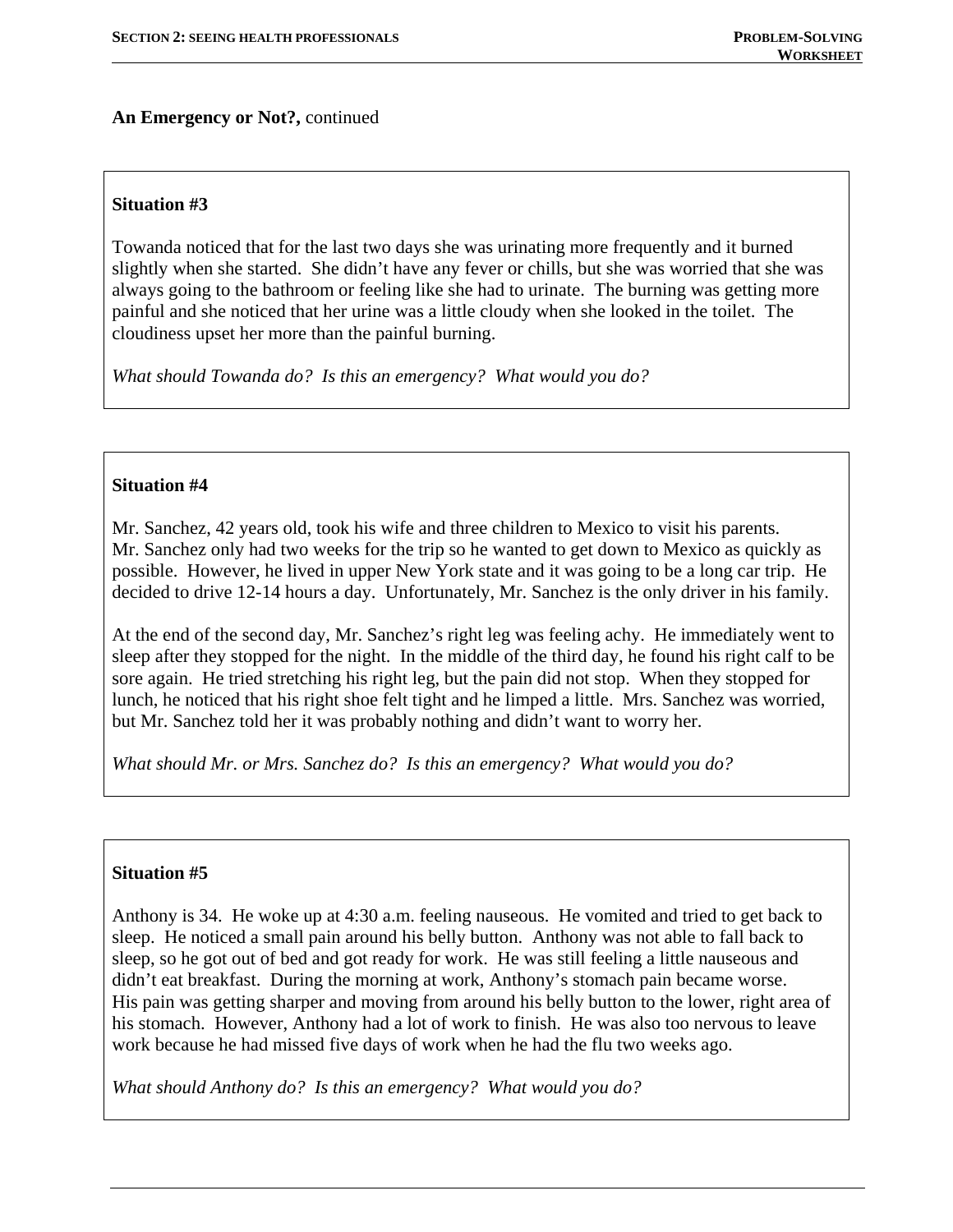# **An Emergency or Not?,** continued

### **Situation #6**

Ella's mother, Mrs. Jefferson, lives with Ella's family. Mrs. Jefferson is 58 years old. It was snowing one afternoon and Mrs. Jefferson thought she would surprise Ella by shoveling the snow.

In the middle of shoveling, Mrs. Jefferson found herself very short of breath and felt warm and sweaty, despite the cold weather. She tried to finish shoveling, but eventually stopped because she just didn't feel well. She went inside and sat on the couch. After 20 minutes, she was still short of breath, sweaty, and nauseous. She felt a slight ache in her jaw.

Ella came home and found her mother on the couch. Mrs. Jefferson didn't know what was happening.

*What should Mrs. Jefferson do? What should Ella do? Is this an emergency? What would you do?* 

## **Situation #7**

Jean, 25 years old, tripped and fell on the sidewalk outside where she works. She got up unhurt, and then realized that one of her front teeth had been knocked out. She found her tooth lying on the sidewalk and ran back into her office. She was bleeding, so she began rinsing her mouth with cold water. To make the bleeding stop, she pressed an ice cube wrapped in a towel where the tooth had been.

*What should Jean do? Is this an emergency? What would you do?* 

#### **Situation #8**

James, age 40, and his 15-year-old-son had been playing baseball all day. James came home tired and realized that he had a lot of aches and pains from playing baseball. He had been home for two hours, but he was still feeling a dull, aching, tightening in his chest that was radiating to his left shoulder. His left arm was feeling numb. Then James began feeling nauseous.

*What should James do? Is this an emergency? What would you do?*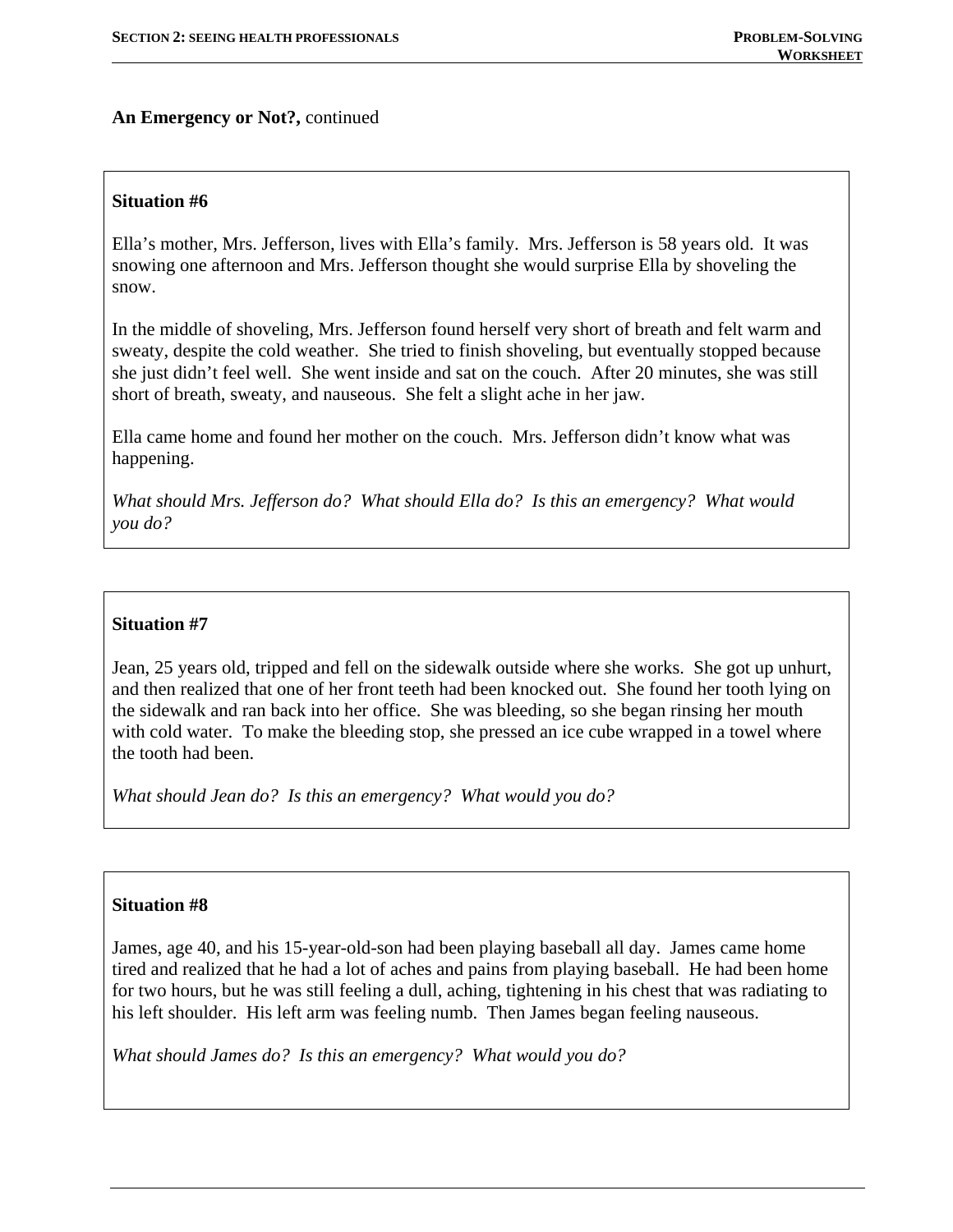**An Emergency or Not?,** continued

### **Situation #9**

Mrs. Sanchez was taking digoxin, a prescription medication, for her congestive heart failure. She had been on digoxin for a few months and feeling much better.

Yesterday, after taking her medication, she felt very tired and out of breath. Mrs. Sanchez thought that perhaps medication would help, so she took more digoxin. A few hours later, she had trouble walking across the room without losing her breath, so she decided to take another digoxin. About 30 minutes later, she felt dizzy, like she wanted to vomit and had a yellowish haze in her vision. She also felt that her heart was beating very fast, then it slowed down and then her heart began beating very fast again.

*What should Mrs. Sanchez do? Is this an emergency? What would you do?*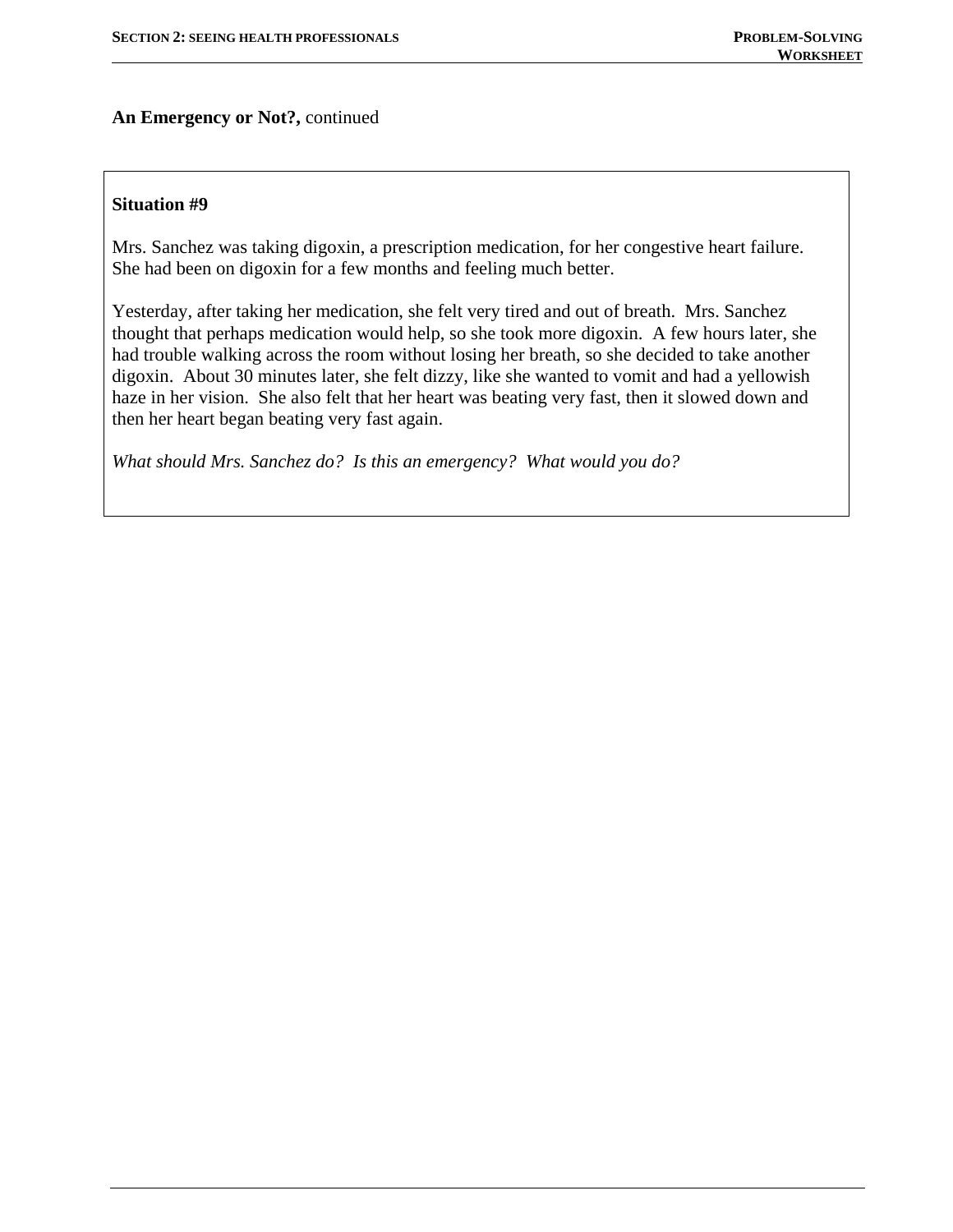# **An Emergency or Not?: Answer Key**

*Directions:* Ask students to explain their decisions. Below each box is an explanation of why the situation is to be considered an emergency or not. At the conclusion of the activity, give students a copy of this Answer Key and encourage them to share the information with family members.

# **Situation #1**

Sondra's 11-year-old son, Ted, was playing baseball. During the game, Ted was hit on the side of his head by a hard hit ball. Ted was hit just above his right ear. Ted fell to the ground and lay without moving. Sondra ran to Ted. Just as she reached him, Ted was starting to open his eyes and sit up. After a few minutes, a large bruise was forming at his temple. Although Ted was upset, Sondra immediately took Ted out of the game. After getting home, Ted was given two children's Tylenol and an ice pack for the side of his head. About 15 minutes later Ted was complaining of feeling very tired and wanting to go to sleep.

*What should Sondra do? Is this an emergency? What would you do?* 

## THIS IS AN EMERGENCY.

This is a classic description of an epidural hematoma. Usually, a brief loss of consciousness is followed by a lucid period that can last 15-45 minutes. Following this lucid period, the patient often falls into a coma and there is great risk of death or brain damage without quick medical treatment.

## **Situation #2**

Tina went to wake up 3-year-old Dana. Tina was concerned that Dana wasn't already awake and playing with her toys. She found Dana sleeping quietly. However, when she touched Dana's forehead, it felt warm. She woke Dana up and took her temperature. Her temperature was 101.2. Dana complained that her head hurt and she was hot and tired. Tina made her a simple breakfast, but Dana didn't feel like eating. Tina gave Dana some juice and two children's Tylenol.

The following morning Dana's fever still had not broken and her temperature was 101.0. She was still tired, achy and not interested in playing with her toys.

*What should Tina do? Is this an emergency? What would you do?* 

## THIS IS NOT AN EMERGENCY.

Children run fevers. When to bring children with fevers into the Emergency Room: any infant under six months with a fever of 100.4 or higher, children over six months with a fever of 104 or higher for more than 24 hours. All other cases do not require emergency care and can be handled at home or with a visit to a health professional's office.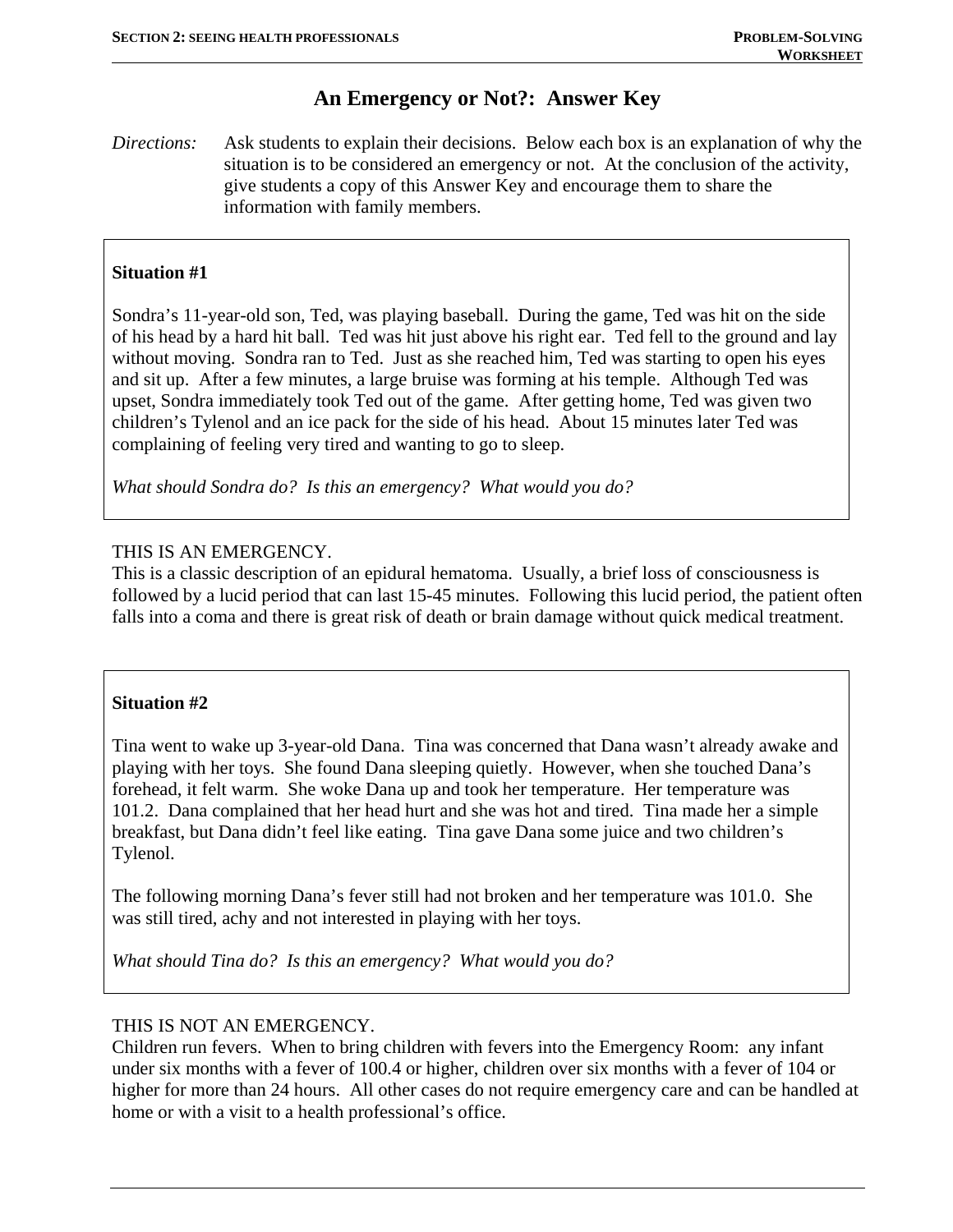## **Situation #3**

Towanda noticed that for the last two days she was urinating more frequently and it burned slightly when she started. She didn't have any fever or chills, but she was worried that she was always going to the bathroom or feeling like she had to urinate. The burning was getting more painful and she noticed that her urine was a little cloudy when she looked in the toilet. The cloudiness upset her more than the painful burning.

*What should Towanda do? Is this an emergency? What would you do?* 

### THIS IS NOT AN EMERGENCY.

This is a urinary tract infection. They are more common in women than in men. Urinary tract infections require medical attention but are not considered emergencies. A patient should be seen by a health care professional. If it is a urinary tract infection, a patient will be prescribed antibiotics for 3-7 days. Treatment is important to prevent the infection from spreading to the kidneys.

#### **Situation #4**

Mr. Sanchez, 42 years old, took his wife and three children to Mexico to visit his parents. Mr. Sanchez only had two weeks for the trip so he wanted to get down to Mexico as quickly as possible. However, he lived in upper New York state and it was going to be a long car trip. He decided to drive 12-14 hours a day. Unfortunately, Mr. Sanchez is the only driver in his family.

At the end of the second day, Mr. Sanchez's right leg was feeling achy. He immediately went to sleep after they stopped for the night. In the middle of the third day, he found his right calf to be sore again. He tried stretching his right leg, but the pain did not stop. When they stopped for lunch, he noticed that his right shoe felt tight and he limped a little. Mrs. Sanchez was worried, but Mr. Sanchez told her it was probably nothing and didn't want to worry her.

*What should Mr. or Mrs. Sanchez do? Is this an emergency? What would you do?* 

## THIS IS AN EMERGENCY.

This pain may indicate a deep vein thrombosis (clot in a deep vein). A clot can develop from long periods of sitting. A clot can develop into a pulmonary embolism that occurs when the clot in the leg breaks off and moves into the lung. This can lead to sudden death.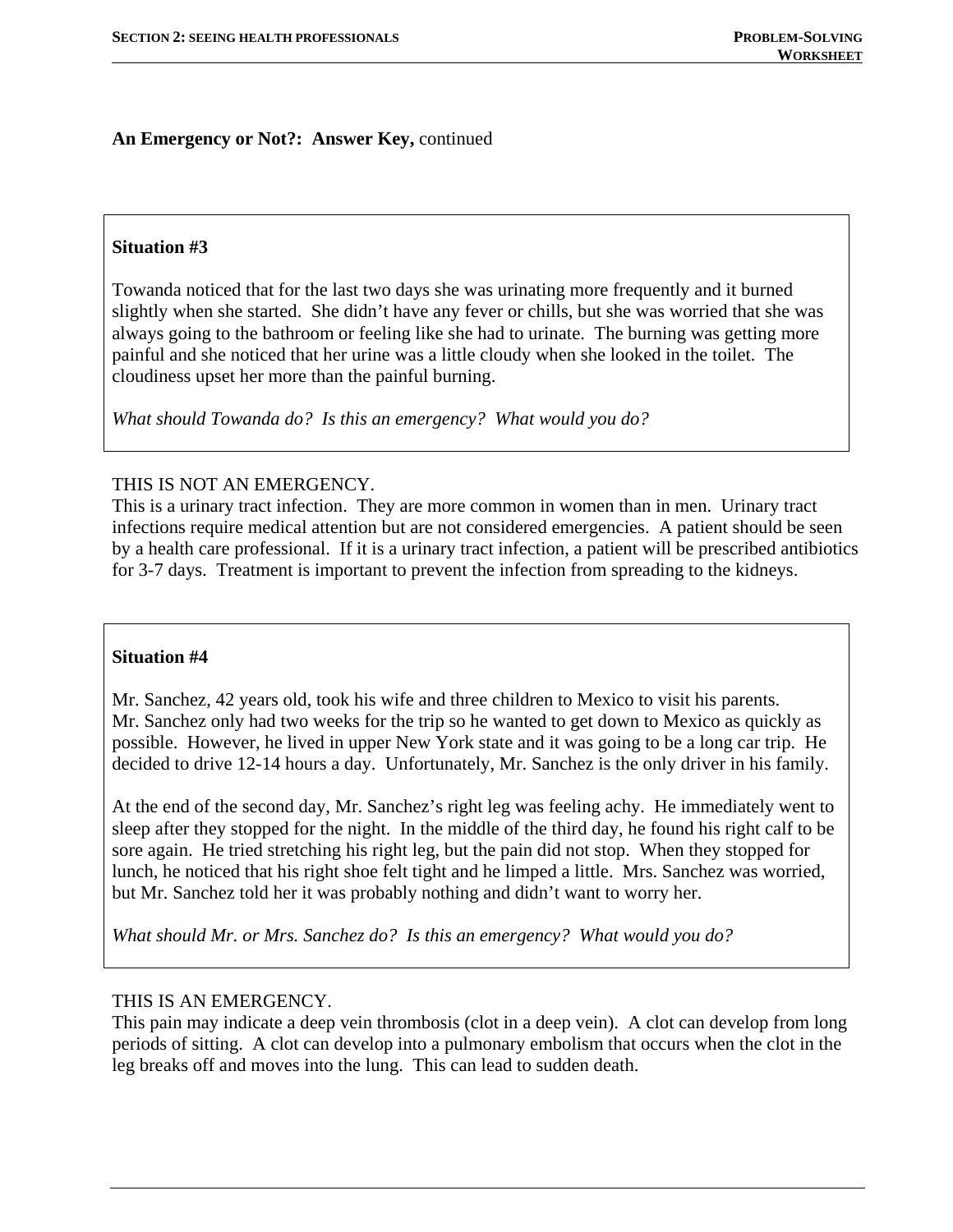### **Situation #5**

Anthony is 34. He woke up at 4:30 a.m. feeling nauseous. He vomited and tried to get back to sleep. He noticed a small pain around his belly button. Anthony was not able to fall back to sleep, so he got out of bed and got ready for work. He was still feeling a little nauseous and didn't eat breakfast. During the morning at work, Anthony's stomach pain became worse. His pain was getting sharper and moving from around his belly button to the lower, right area of his stomach. However, Anthony had a lot of work to finish. He was also too nervous to leave work because he had missed five days of work when he had the flu two weeks ago.

*What should Anthony do? Is this an emergency? What would you do?* 

#### THIS IS AN EMERGENCY.

It sounds like appendicitis, which is an infection in the appendix. When untreated, appendicitis can result in the appendix bursting. This can lead to serious complications, such as pus, bacteria and cellular debris filling the abdominal cavity, and even death. People with a sudden onset of nausea, vomiting, fever and shifting abdominal pain that settles in the right lower area of the abdomen should seek medical attention immediately.

#### **Situation #6**

Ella's mother, Mrs. Jefferson, lives with Ella's family. Mrs. Jefferson is 58 years old. It was snowing one afternoon and Mrs. Jefferson thought she would surprise Ella by shoveling the snow.

In the middle of shoveling, Mrs. Jefferson found herself very short of breath and felt warm and sweaty, despite the cold weather. She tried to finish shoveling, but eventually stopped because she just didn't feel well. She went inside and sat on the couch. After 20 minutes, she was still short of breath, sweaty, and nauseous. She felt a slight ache in her jaw.

Ella came home and found her mother on the couch. Mrs. Jefferson didn't know what was happening.

*What should Mrs. Jefferson do? What should Ella do? Is this an emergency? What would you do?* 

#### THIS IS AN EMERGENCY.

This is typical of a woman having a heart attack. Usually, you hear all about the crushing chest pain and pain radiating down the left arm. However, women more often experience shortness of breath that persists while at rest, sweating, nausea and an aching jaw. Prompt medical attention is needed.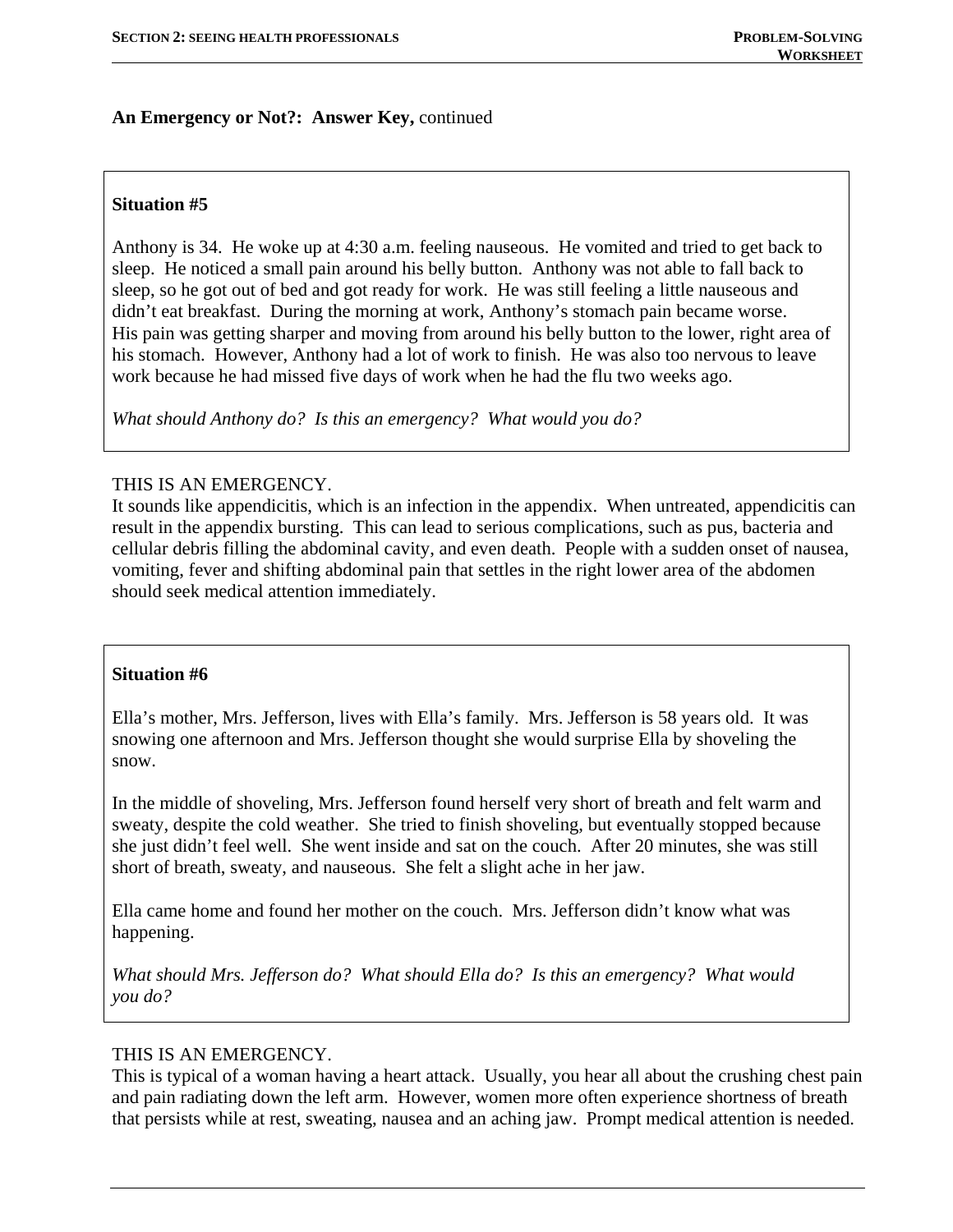## **Situation #7**

Jean, 25 years old, tripped and fell on the sidewalk outside where she works. She got up unhurt, and then realized that one of her front teeth had been knocked out. She found her tooth lying on the sidewalk and ran back into her office. She was bleeding, so she began rinsing her mouth with cold water. To make the bleeding stop, she pressed an ice cube wrapped in a towel where the tooth had been.

*What should Jean do? Is this an emergency? What would you do?* 

## THIS IS AN EMERGENCY.

The tooth should be put into a glass of milk. Then Jean should take the glass of milk to the dentist as soon as possible. The dentist may be able to fix the tooth.

### **Situation #8**

James, age 40, and his 15-year-old-son had been playing baseball all day. James came home tired and realized that he had a lot of aches and pains from playing baseball. He had been home for two hours, but he was still feeling a dull, aching, tightening in his chest that was radiating to his left shoulder. His left arm was feeling numb. Then James began feeling nauseous.

*What should James do? Is this an emergency? What would you do?* 

#### THIS IS AN EMERGENCY.

This is typical of a man having a heart attack. Prompt medical attention is needed.